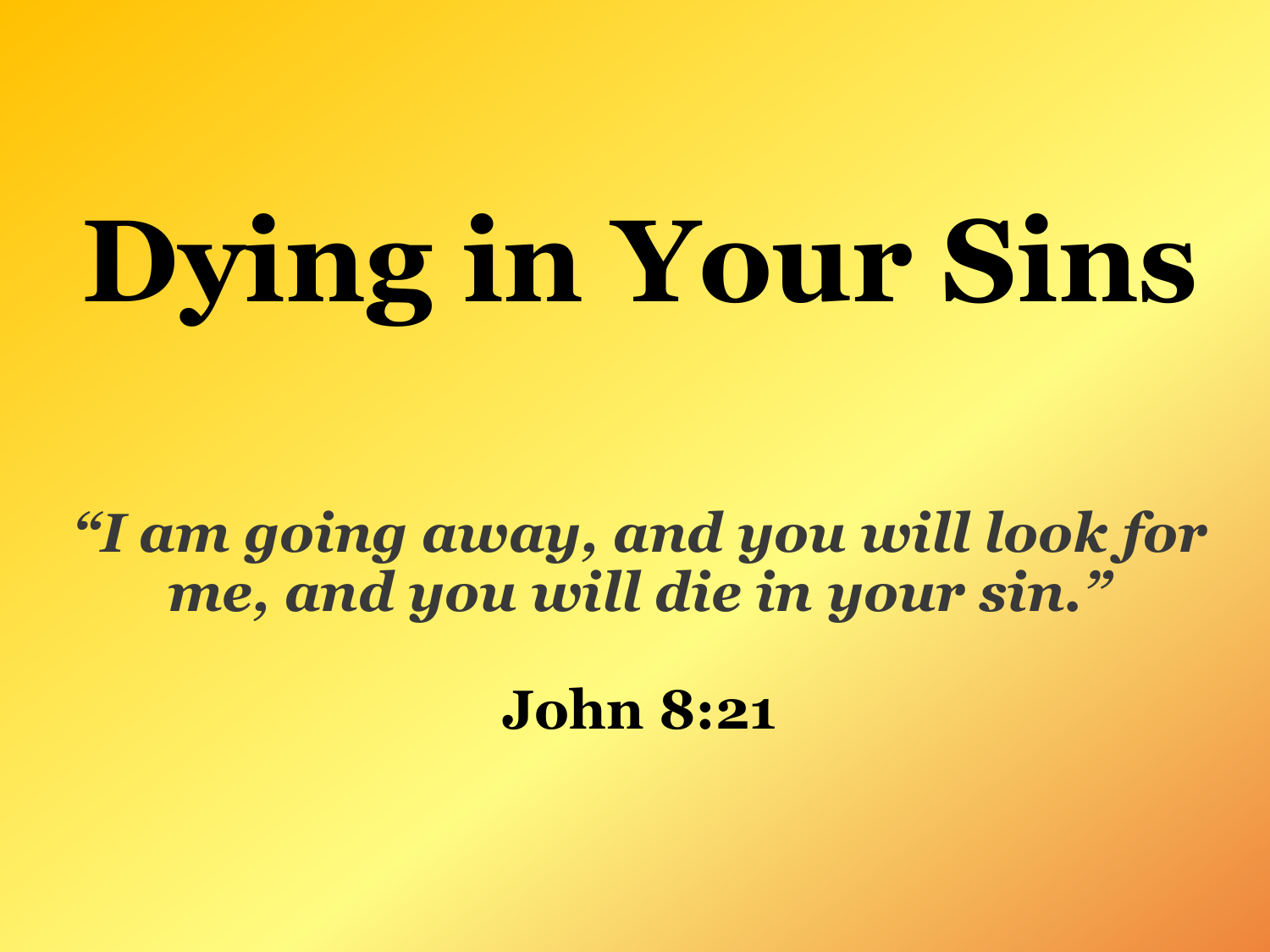### LOOKING DEATH IN THE FACE

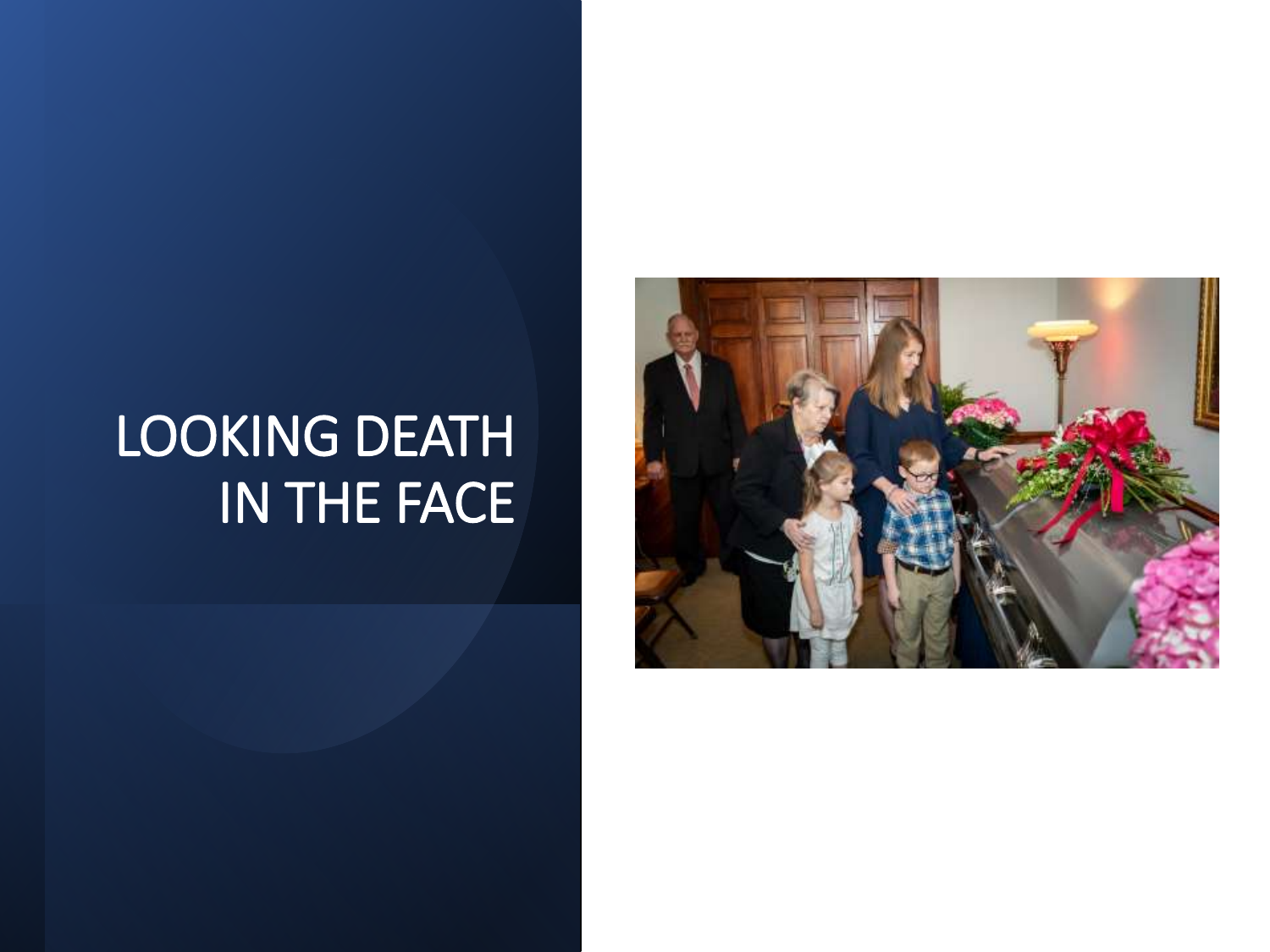# "she passed away,"

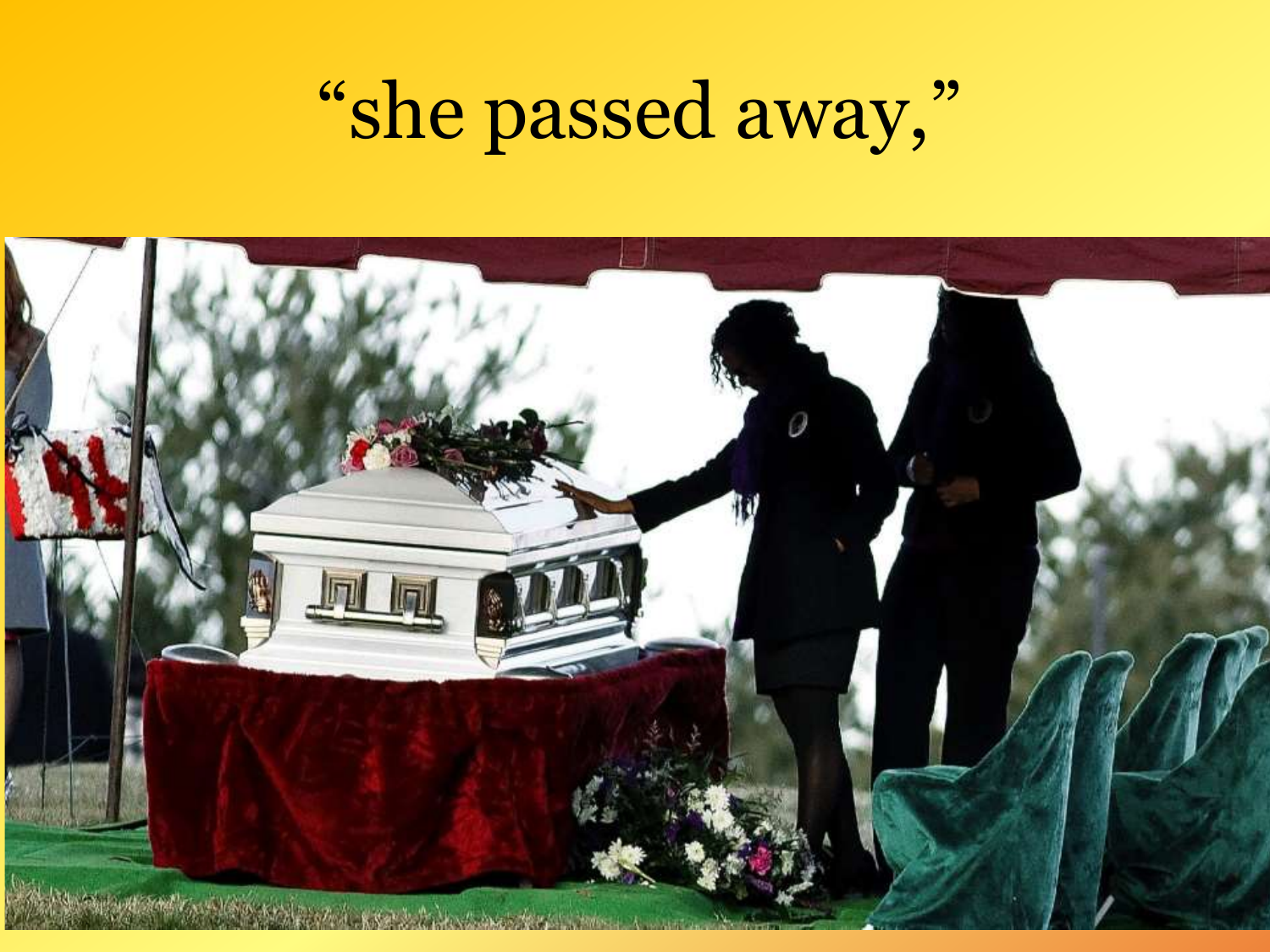- Romans 7:24-25 *24 What a miserable man I am! Who will save me from this body that brings me death? 25 I thank God for saving me through Jesus Christ our Lord!* NCV
- Hebrews 2:14-15 *14 Therefore, since the children share in flesh and blood, He Himself likewise also partook of the same, that through death He might render powerless him who had the power of death, that is, the devil, 15 and might free those who through fear of death were subject to slavery all their lives.* NASU
- 2 Timothy 1:10- *but now has been revealed by the appearing of our Savior Christ Jesus, who abolished death and brought life and immortality to light through the gospel,*  NASU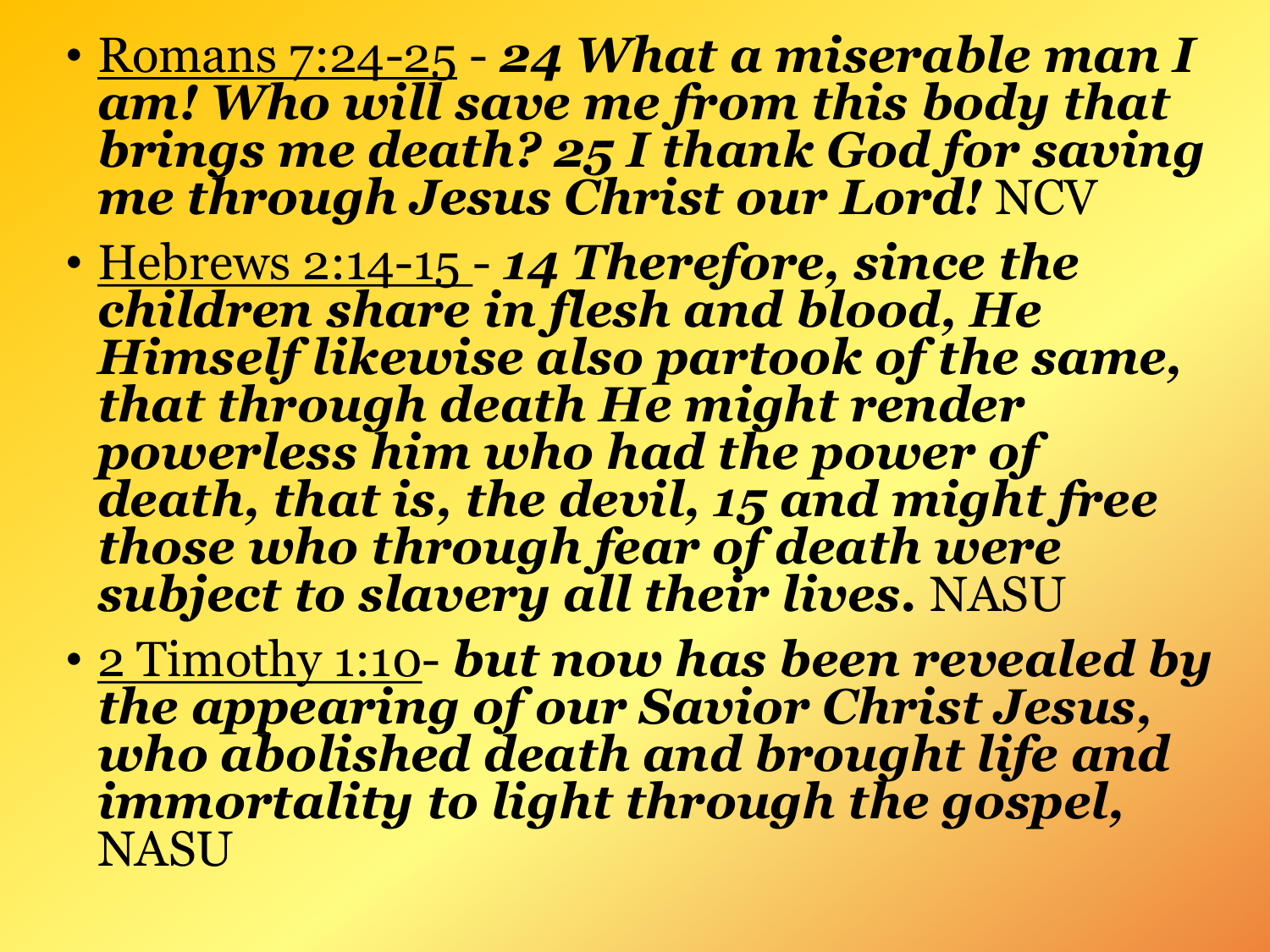# Hebrews 9:27 *- 27 Just as man is destined to die once, and after that to face judgment,*

NIV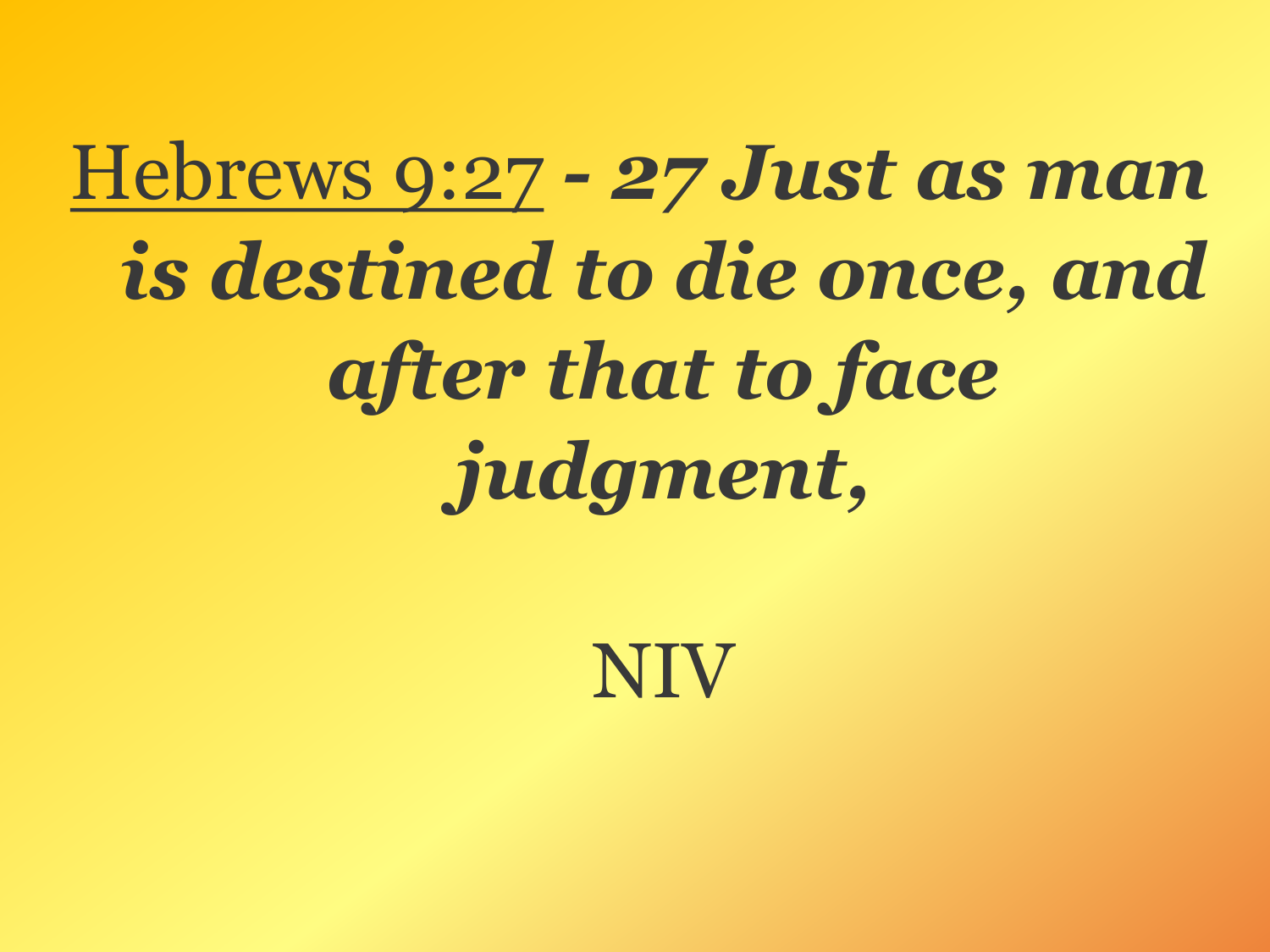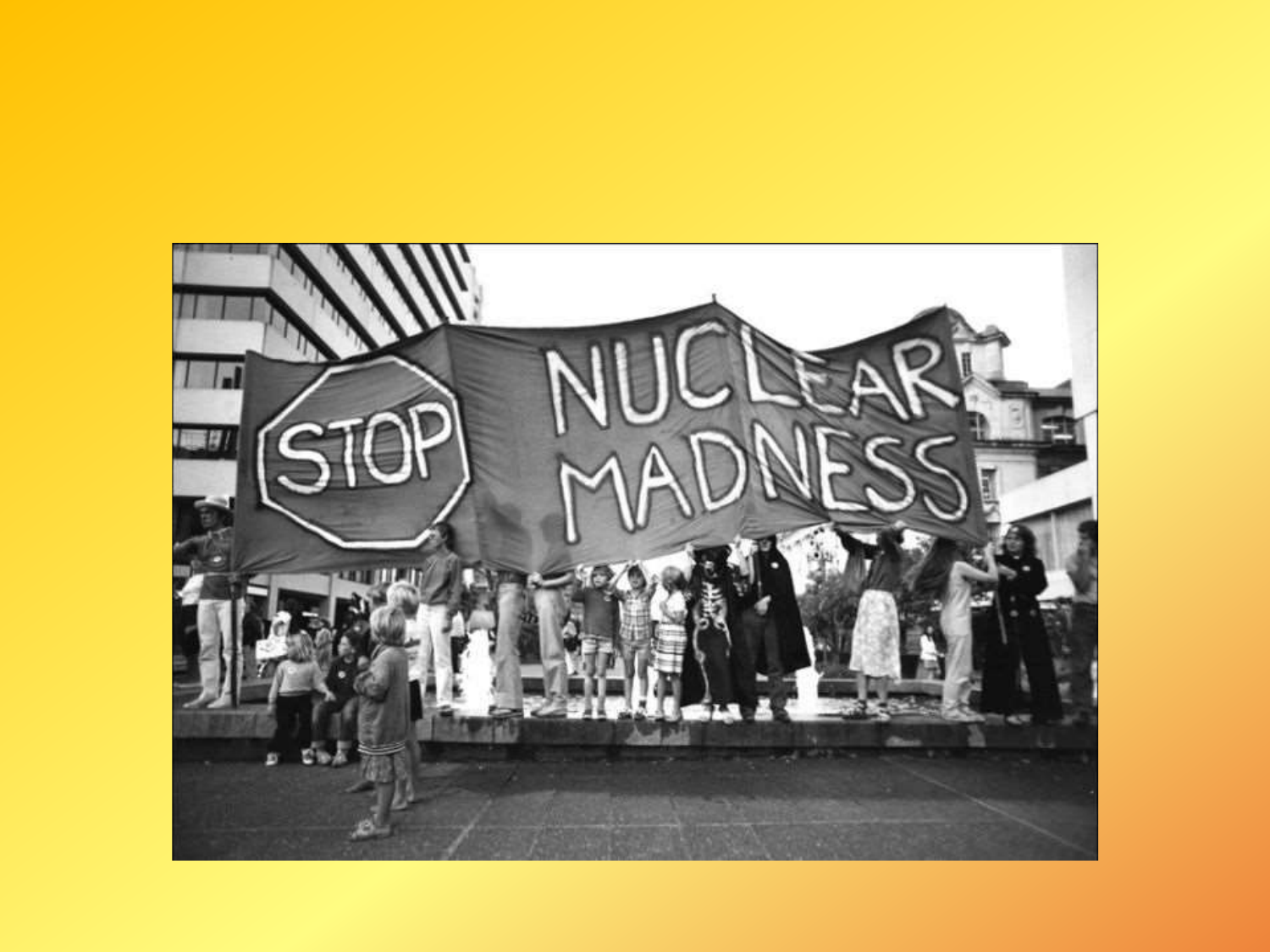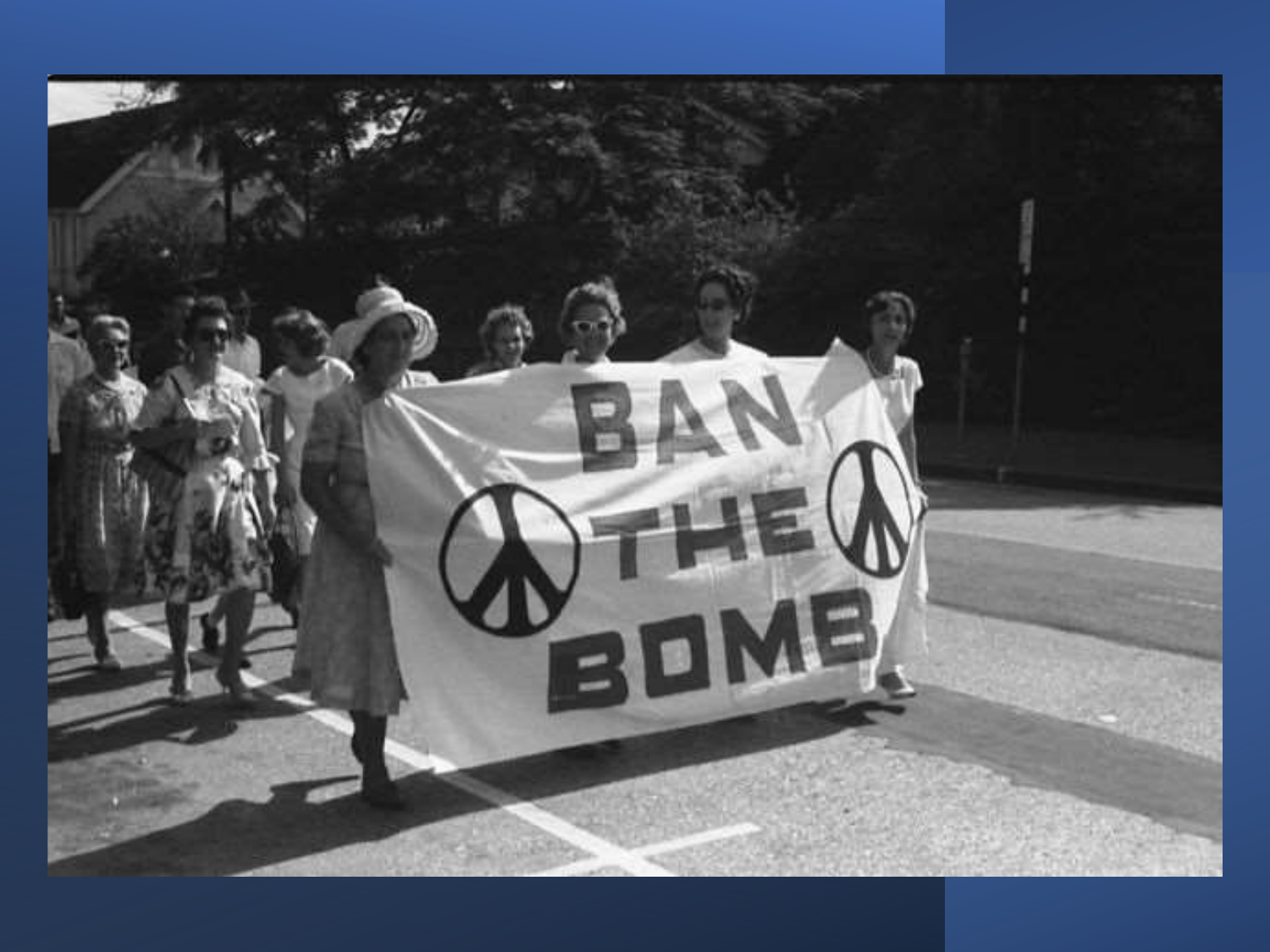#### 2 Corinthians 5:6-8 -

*Therefore, being always of good courage, and knowing that while we are at home in the body, we are absent from the Lord— 7 for we walk by faith, not by sight— 8 we are of good courage, I say, and prefer rather to be absent from the body and to be at home with the Lord.* NASU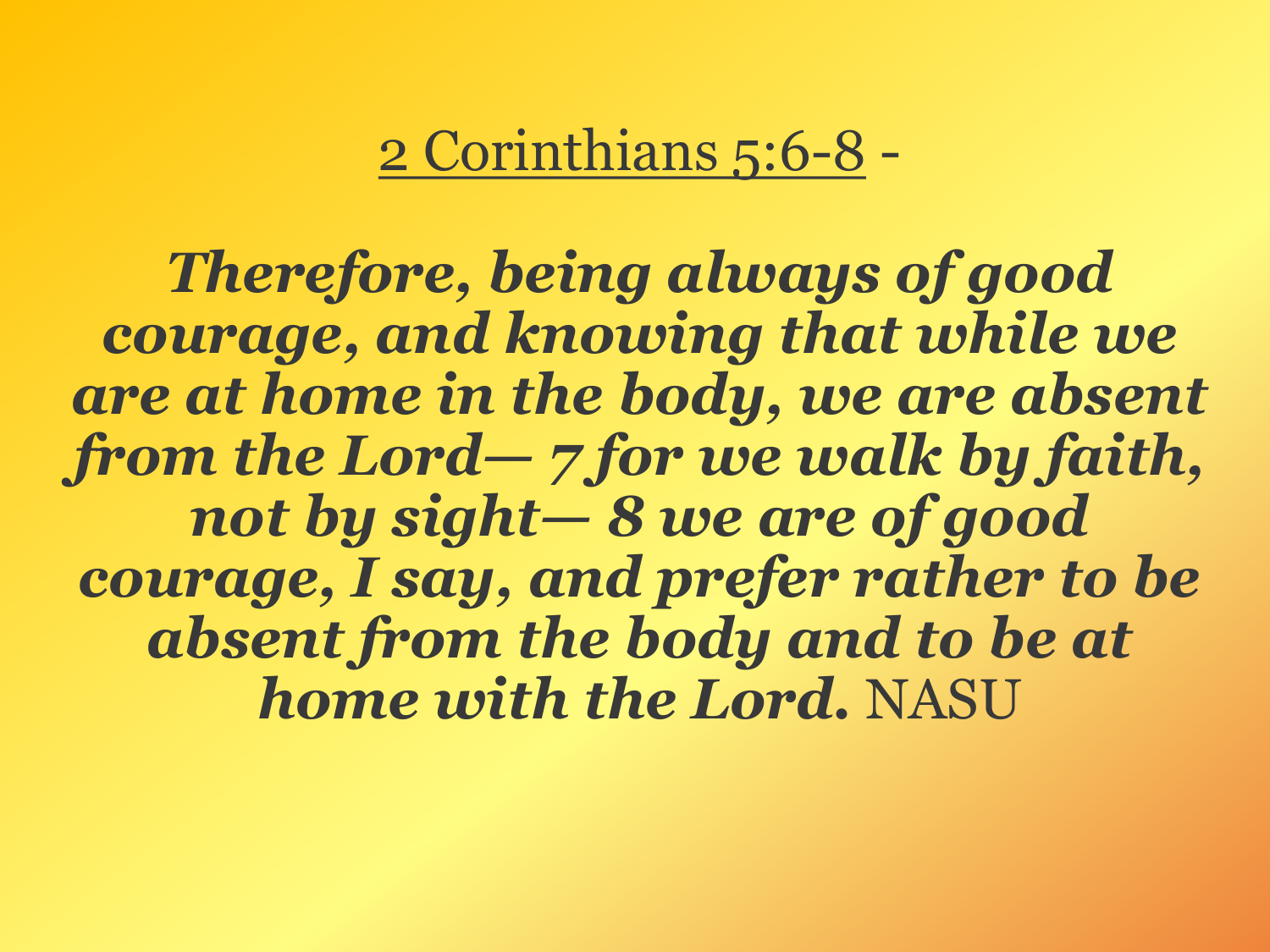**Whatever the mode of death and whatever the timing, every person dies in one of two ways…**

Our Lord Jesus speaks here about people who *"die in their sins,"* John 8:21

but we also read about people who *"die in the Lord"* Revelation 14:13.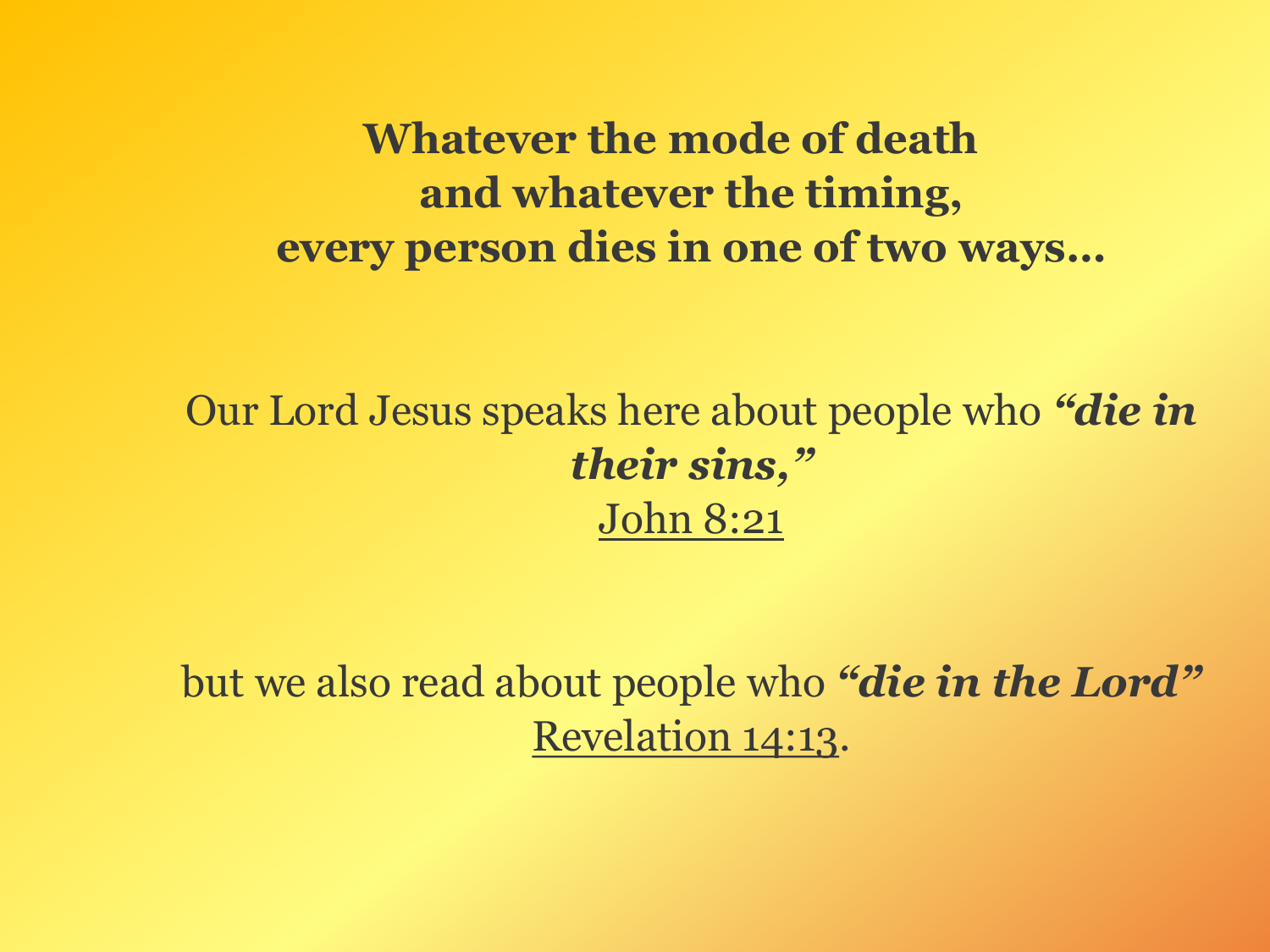## **Follow the Light from Heaven**

- *"I am the light of the world. Whoever follows me will not walk in darkness but will have the light of life."* John 8:12
- *"Whoever follows me will not walk in darkness."*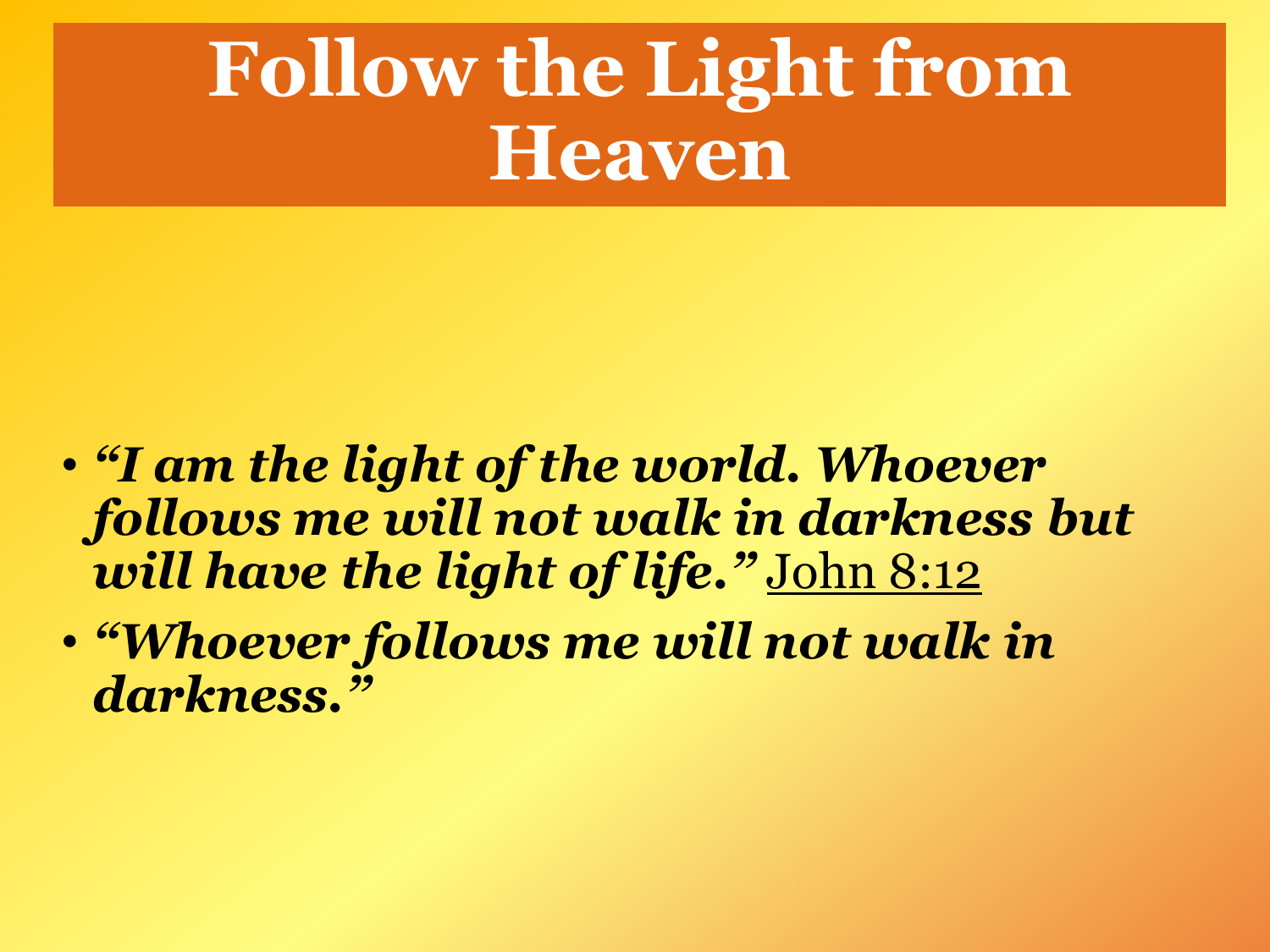## **WHY WE CANNOT INVITE OURSELVES INTO HEAVEN**

- *"I am going away, and you will seek me and you will die in your sin. Where I am going you cannot come."* John 8:21
- *"You are from below; I am from above. You are of this world; I am not of this world"* (John 8:23).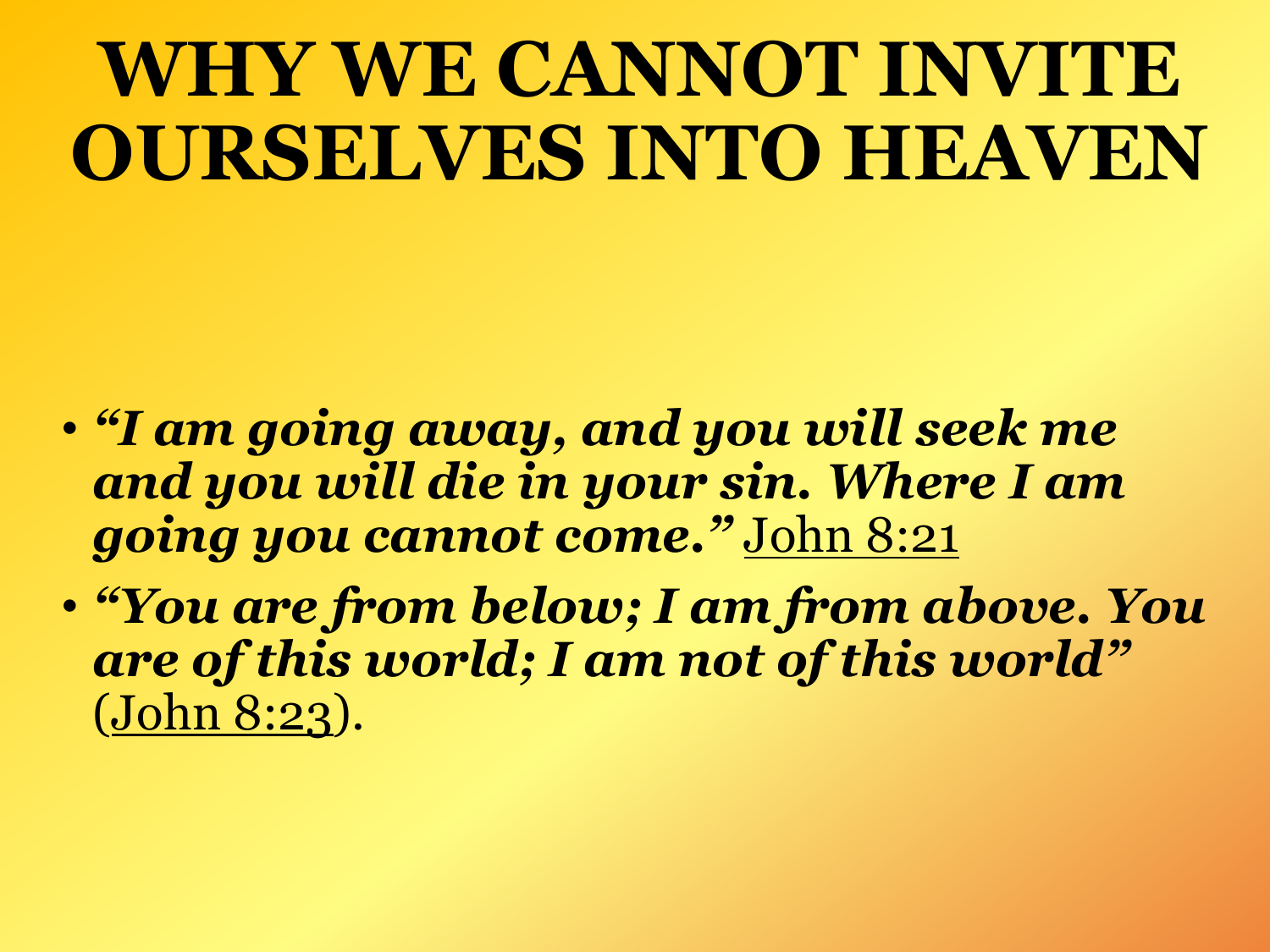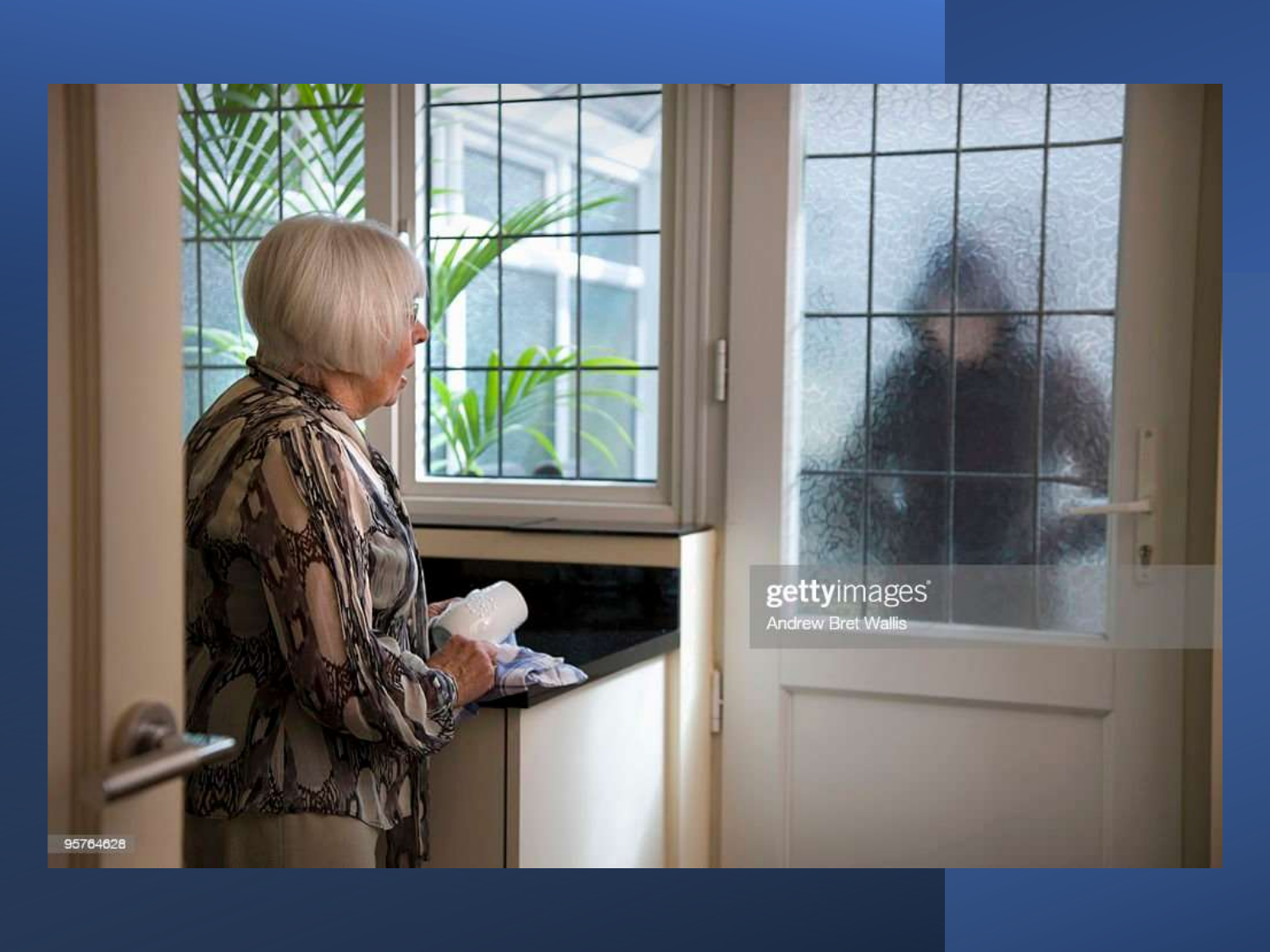## **WHAT IT MEANS TO DIE IN YOUR SINS**

- *"I told you that you would die in your sins. For unless you believe that I am He, you will die in your sins."* John 8:24
- *"You will die in your sin* [singular]." John 8:21 - *Then He said again to them," I go away, and you will seek Me, and will die in your SIN; where I am going, you cannot come."*  **NASU**
- *"I told you that you would die in your sins* [plural] *for unless you believe that I am he, you will die in your sins* [plural]" John 8:24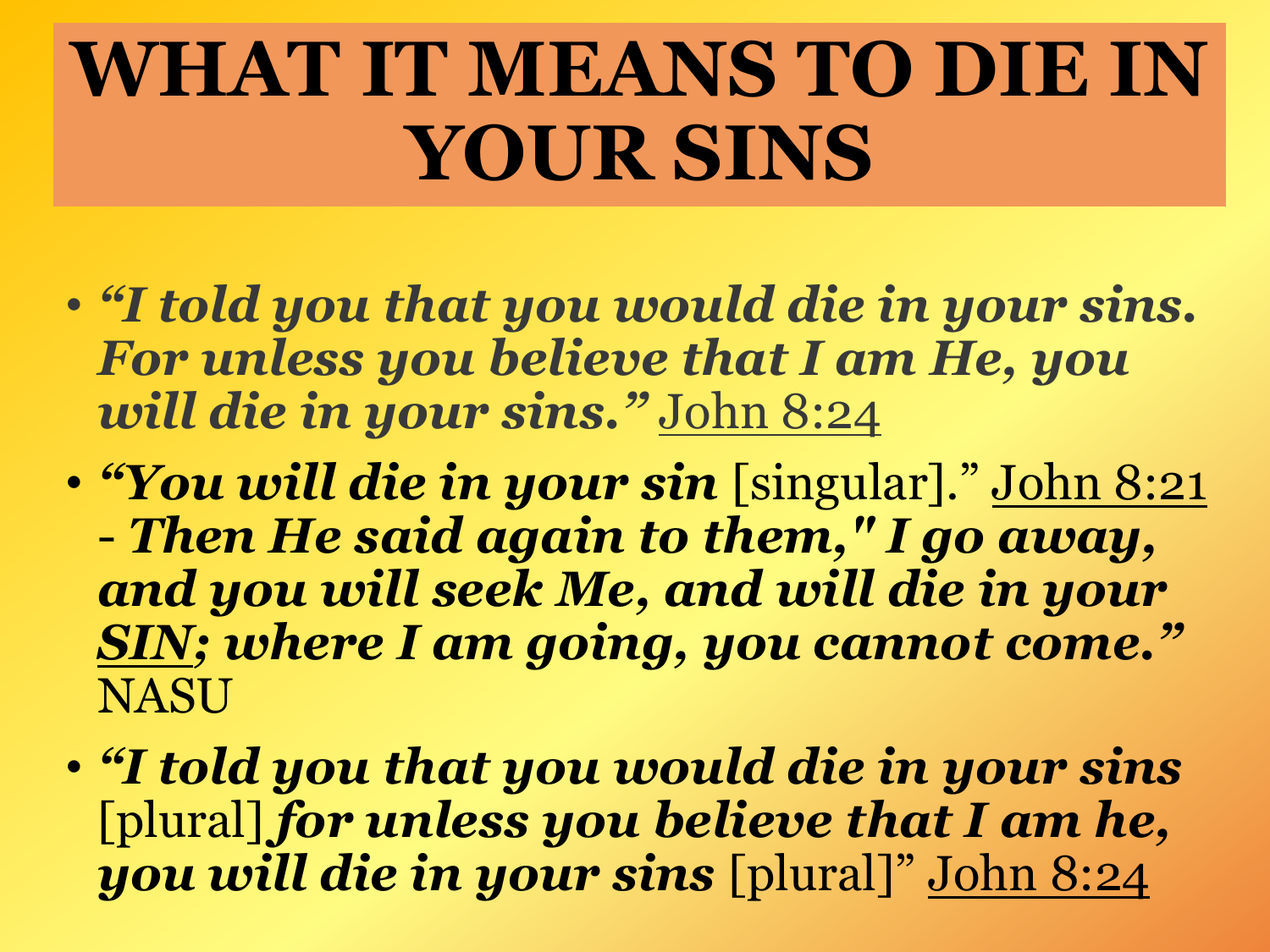- 1) Isaiah 53:6- *"The Lord has laid on him the iniquity of us all"*
- 2) 1 Peter 2:24 *"He bore our sins in his body on the tree".*
- 3) 2 Corinthians 5:21 *God made the one who did not know sin to be sin for us, so that in him we would become the righteousness of God.* (from The NET Bible®)
	- •**JESUS CARRIED YOUR SINS INTO HIS DEATH, SO YOU WON'T CARRY THEM INTO YOURS.**